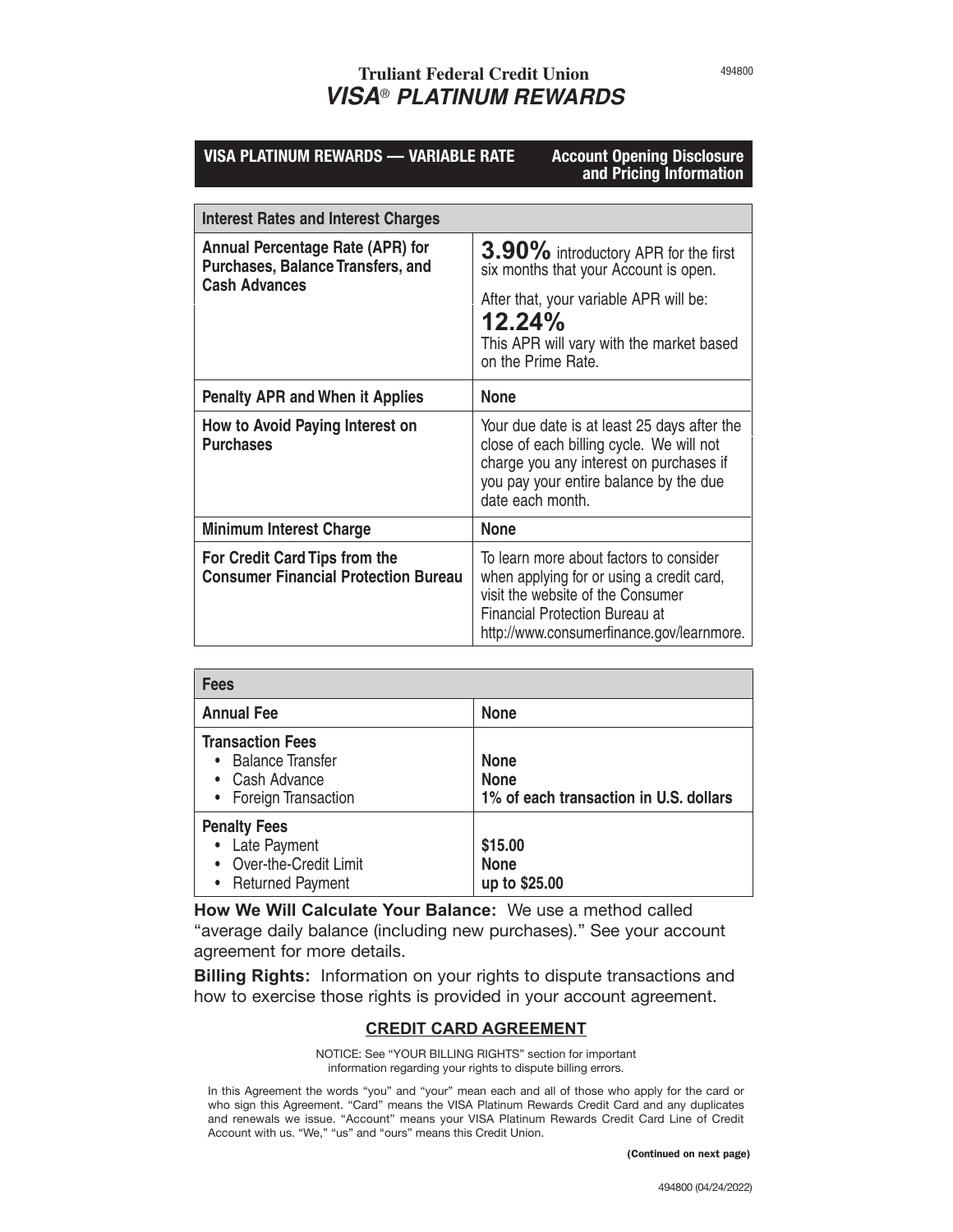**1. Using the Card.** You may use the Card issued to you to make purchases in person, online and by mail or telephone from merchants and others who accept VISA cards. In addition, you may obtain cash advances from the Credit Union, from other financial institutions participating in the VISA program and from automated teller machines (ATMs), such as VISA ATM Network, that provide access to the VISA system. (Not all ATMs provide such access.) You will need to use your Personal Identification Number (PIN) to obtain a Cash Advance from an ATM. The monthly statement will identify the merchant, electronic terminal or financial institution at which transactions were made, but sales, Cash Advances, credit or other slips cannot be returned with the statement. You should retain the copy of such slips furnished at the time of the transaction in order to verify the monthly statement. The Credit Union may<br>make a reasonable charge for photocopies of slips you request. You may not use your Card applicable federal, state or local law.

**2. Responsibility.** If we issue you a Card, you agree to repay all debts and the FINANCE CHARGE arising from the use of the Card and the Card Account. For example, you are responsible for charges made by yourself, your spouse and minor children. You are<br>also responsible for charges made by anyone else to whom you give the Card and this responsibilit recovered. You cannot disclaim responsibility by notifying us, but we will close the Account for new transactions if you so request and return all Cards. Your obligation to pay the Account balance continues even though an agreement, divorce decree or other court judgment to which we are not a party may direct you or one of the other persons responsible to pay the Account. Any person using the Card is jointly responsible with you for charges he or she makes, but if that person signs the Card he or she becomes a party to this Agreement and is also jointly responsible for all charges on the Account, including yours.

**3. Military Lending Act.** If you are a covered borrower under regulations related to the Military Lending Act, federal law provides<br>important protections to members of the Armed Forces and their dependents relating to ext the cost of consumer credit to a member of the Armed Forces and his or her dependent may not exceed an annual percentage rate of 36 percent. This rate must include, as applicable to the credit transaction or account: The costs associated with credit insurance premiums; fees for ancillary products sold in connection with the credit transaction; any application fee charged (other than certain application fees for specified credit transactions or accounts); and any participation fee charged (other than certain participation fees for a credit card account). Please call us at 1-855-878-0499 to receive oral disclosures.

**4. Convenience Checks.** We may supply you with personalized Convenience Checks which may be used to obtain Cash Advances on your VISA Account. Only the person whose name is printed on a Convenience Check may sign it. The following other conditions apply to the use of Convenience Checks: (a) you may not use one to make a payment on any obligation to the Credit Union, (b) it must be written for only U.S. dollars, (c) it cannot be postdated (show a future date), (d) it cannot be certified, (e) it will not be<br>honored if you are in default to the Credit Union under this agreement or any ot for an amount greater than the remaining credit available in your Credit Line, and (g) it will not be honored if it has been reported<br>lost or stolen. The Credit Union will have no liability for failure to honor a check for pays will be treated as a Cash Advance for your Account.

**5. Lost Card Noti ication.** If you believe the Card has been lost or stolen, you will immediately call the Credit Union at 800-822-0382 or 833-541-0777.

**6. Liability for Unauthorized Use.** You may be liable for the unauthorized use of your credit Card. You will not be liable for unauthorized use that occurs after you notify the Credit Union orally or in writing, of any such loss, theft or possible unauthorized use.<br>In any case, your liability will not exceed \$50.00 for unauthorized cash advances at AT purchases made with your Card.

**7. Credit Line.** If we approve your application, we will establish a self-replenishing Line of Credit for you and notify you of its amount when we issue the Card. You agree not to let the Account balance exceed this approved Credit Line. Each payment you make on the Account will restore your Credit Line by the amount of the payment which is applied to principal. You may request an increase in your Credit Line only by written application to us, which must be approved by us. By giving you written notice we<br>may reduce your Credit Line from time to time, or with good cause, revoke your Card and termi includes your failure to comply with this Agreement, or our adverse reevaluation of your credit-worthiness. You may also terminate this Agreement at any time, but termination by either of us does not affect your obligation to pay the Account balance. All Cards remain our property and you must recover and surrender to us all Cards upon our request and upon termination of this Agreement.

**8. Credit Information.** You authorize us to investigate your credit standing when opening, renewing or reviewing your Account and you authorize us to disclose information regarding your Account to credit bureaus and other creditors who inquire of us about your credit standing, to the extent authorized by applicable law.

**9. Monthly Payment.** We will mail you a statement each month showing your previous balances of Purchases, Balance Transfers,<br>and Cash Advances, current transactions on your Account, the Minimum Payment required, and other must pay at least the Minimum Payment within 25 days of your statement closing date. You may, of course, pay more frequently, pay more than the Minimum Payment, or pay the Total New Balance in full, and you will reduce the FINANCE CHARGE by doing<br>so. Your Minimum Payment will be either (a) 2% of your Total New Balance, or \$20.00, whichever is gre Balance if it is less than \$20.00. In addition, you must pay any portion of the Minimum Payment(s) shown on prior statement(s)<br>which remain unpaid. If at any time your Total New Balance exceeds your Credit Line, you must i our demand. Unless you otherwise instruct, we may apply your payments in such manner as we may elect.

**10. Finance Charges.** A FINANCE CHARGE will be imposed on all outstanding balances in your Account from the time they are<br>posted to your Account; however, you can avoid FINANCE CHARGES on Purchases by paying the full amou of Purchases each month within 25 days of your statement closing date. Otherwise, the New Balance of Purchases will be subject to a FINANCE CHARGE. Cash Advances and balance transfers are always subject to FINANCE CHARGE from the date that they are posted to your Account.

The periodic rate that will be applied to the balances in your Account is a variable rate based on the value of an index. The periodic rate applicable to your account as of April 24, 2022 was .0335342% (corresponding ANNUAL PERCENTAGE RATE<br>12.24%). The index is the highest "Prime Rate" as published in the Wall Street Journal, Eastern Edition, on the 25th month (or the next day that the <u>Wall Street Journal</u> is published if it is not published on the 25th day of the applicable<br>month). Your ANNUAL PERCENTAGE RATE will be such prime rate plus 8.74%. Your daily periodic rate w day of your next billing cycle beginning after the first day of the next calendar month. The interest rate applied to your Account<br>will increase if the Prime Rate increases. Any increase in the periodic rate may increase t pay your Account balance in full, and may cause your minimum payment to increase. Your daily periodic rate will not exceed .049315% (18% ANNUAL PERCENTAGE RATE).

Your FINANCE CHARGE is based upon the average daily balance in your Account for the number of days in the billing cycle. The average daily balance in your Account is determined by taking the beginning balance in your Account each day, adding any new Purchases, Balance Transfers, and Cash Advances and subtracting any payment or credits. This gives us the daily balance. Then we add up all the daily balances for the billing cycle and divide the total by the number of days in the billing cycle. This gives<br>us the "average daily balance." The FINANCE CHARGE is determined by multiplying the av periodic rate, and then by multiplying that product by the number of days in the billing cycle.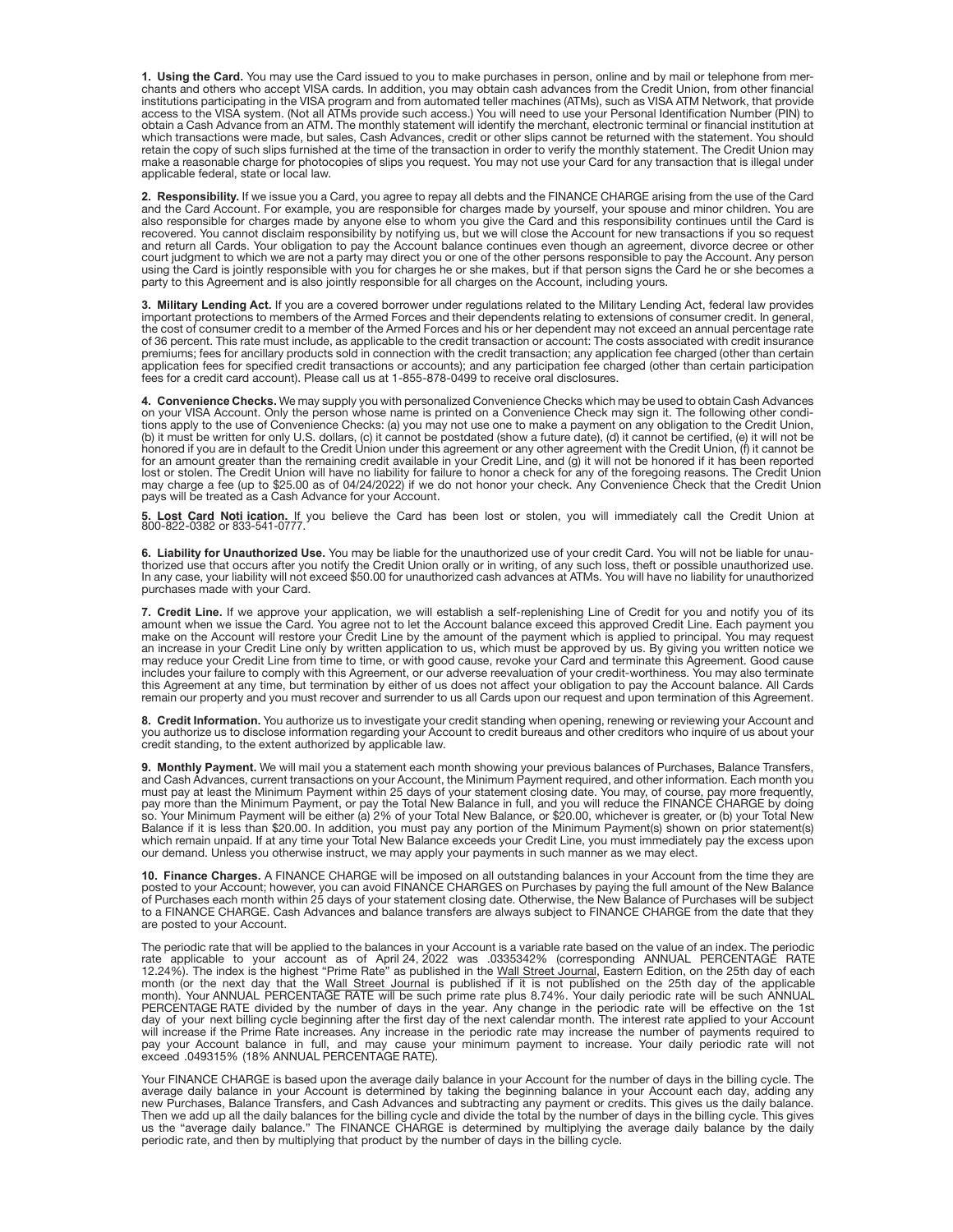**11. Other Charges.** The following other charges will be added to your Account, as applicable: 1) If you are 10 days late in<br>making a payment, you will be charged \$15.00; 2) If the Credit Union does not honor a convenience charged a non-sufficient funds fee in effect at the time the check is dishonored (up to \$25.00 as of 04/24/2022). 3) If your<br>account is subject to a Returned Payment Fee, the fee will be charged to your account when a paym

### **12. Annual Maintenance Charge.** You agree to pay an Annual Maintenance Charge for your VISA Account as follows:

### **VISA Platinum Rewards - \$0.00.**

Except as otherwise provided by law, your Annual Maintenance Charge is not refundable and will be charged to your Account as a Purchase. An Annual Maintenance Charge will be imposed as long as your Account has an unpaid balance.

**13. Default.** You will be in default if you fail to make any Minimum Payment or other required payment by the date that it is due.<br>You will be in default if you break any promise you make under this Agreement. You will be or become insolvent, that is, unable to pay your obligations when they become due. You will be in default if you make any false or misleading statements in any credit application or credit update. You will also be in default if something happens which the Credit Union believes may substantially reduce your ability to repay what you owe. When you are in default, the Credit Union has the right to demand immediate payment of your full Account balance without notice. If immediate payment is demanded, you will continue to pay FINANCE CHARGE, at the periodic rate charged before default, until what you owe has been paid, and any shares that were given as security will be applied towards what you owe. To the extent permitted by law, you will also be required to pay the Credit Union's collection expenses, including court costs and reasonable attorneys' fees.

**14. Returns and Adjustments.** Merchants and others who honor the Card may give credit for returns or adjustments, and they will do so by sending us a credit slip which we will post to your account. If your credits and payments exceed what you owe us, we will hold and apply this credit balance against future purchases, balance transfers, and Cash Advances, or, if it is \$1.00 or more, refund it on your written request.

**15. Amendment to Agreement.** We may amend this Agreement at any time upon such notice as is required by applicable law.<br>Unless the law otherwise provides, notice of amendment shall be mailed or delivered to you at least 1 date of a change. Any amendments (including amendment of interest rate, interest rate formula or fees) will apply not only to future transactions, but also to all Account balances outstanding on and after the effective date of the change.

**16. Foreign Transactions.** To the extent that you have used your Truliant VISA card to purchase goods or services in-person or online, or obtain cash in another country, your statement may reflect the conversion into U.S. dollars of transactions which<br>occurred initially in a different currency. Currently, VISA U.S.A. regulations provide that the e may vary from the rate VISA itself receives or (2) the government mandated rate in effect for the applicable central processing date.<br>VISA U.S.A. charges an International Service Assessment (ISA) fee of 1% which will be ap when foreign currency is converted because the merchant is using a non-US bank to process the transaction. The ISA will appear as a separate transaction on your statement.

**17. Plan Merchant Disputes.** Except as provided by law, we are not responsible for the refusal of any plan merchant or financial<br>institution to honor your Card. For a statement of your billing rights and our obligations w

**18. Agreement.** This Agreement is the contract which applies to all transactions on your Account even though the Purchase slips, balance transfer requests, Cash Advance slips, credit or other slips you sign or receive may contain different terms. We may assign our rights under this Agreement. If we do, any amounts due on your Account shall belong to our assignee.

**19. No Waiver.** The Credit Union can delay enforcing any of its rights any number of times without losing them.

**20. Statements and Notices.** You will receive a statement each month showing transactions on your Account. Statements and<br>notices will be mailed to you at the most recent address you have given the Credit Union. Notice se considered notice to all.

**21. Closing or Suspending Your Account.** You may contact a member service representative to close your Account. Truliant<br>may close or suspend your Account at any time and for any reason permitted by law, even if you are n suspend your Account for any reason, you must stop using your Card but you must still pay us all amounts you owe on the Account.

**Security Interest – You grant us a security interest in all individual and joint share and/or deposit accounts you have with us now and in the future to secure your credit card account. Shares and deposits in an IRA or any other account that would lose special tax treatment under state or federal law if given as security are not subject to the security interest you have given in your shares and deposits. You may withdraw these other shares unless you are in default. When you are in default, you authorize us to apply the balance in these accounts to any amounts due. For example, if you have an unpaid credit card balance, you agree we may use funds in your account(s) to pay any or all of the unpaid balance.**

**You are affirmatively agreeing that you are aware that granting a security interest is a condition for the credit card and you intend to grant a security interest. You acknowledge and agree that your pledge does not apply during any periods when you are a covered borrower under the Military Lending Act.**

### DESCRIPTION OF REWARDS PROGRAM

1. You will earn rewards ("points") for purchases of all eligible goods and services using the Platinum Rewards Credit Card ("Card"). For point accumulation rate please access your Rewards card account via online banking at Truliant.org or contact us for detailed information.

2. Accrual of points may begin on the date you receive the Card and the Card Agreement.

3. Point earnings are based on the new net retail purchase transaction volume (i.e., purchases less credits, returns and adjustments) charged to the Card during each periodic billing cycle ("billing cycle") by you ("net purchase(s)"). Net purchases are<br>rounded to the nearest dollar and are subject to verification. If a transaction is subject to a transaction will be deducted from the point total during the dispute period. If the transaction is reinstated, points will be reinstated.

4. Points earned in integrated/custom programs can accumulate collectively to one account as permitted by us.

5. Points may not be combined with any other loyalty/frequency reward program.

6. Points will not be earned or accumulated for cash advances, convenience checks, traveler's check purchases, finance charges, balance transfers, late fees, annual fees, over-limit fees, transaction fees, returned check fees, ATM transactions and fees or PIN transactions. At our option, additional exclusions may be included in the rules governing the rewards program.

7. Please contact the rewards customer service department at 833-580-2621 for information about any maximum point accumulation that applies to your program.

8. We reserve the right to award bonus points to selected cardholders.

9. Points are not your property and cannot be bought, sold or transferred in any way (including upon death or as part of a domestic relations matter).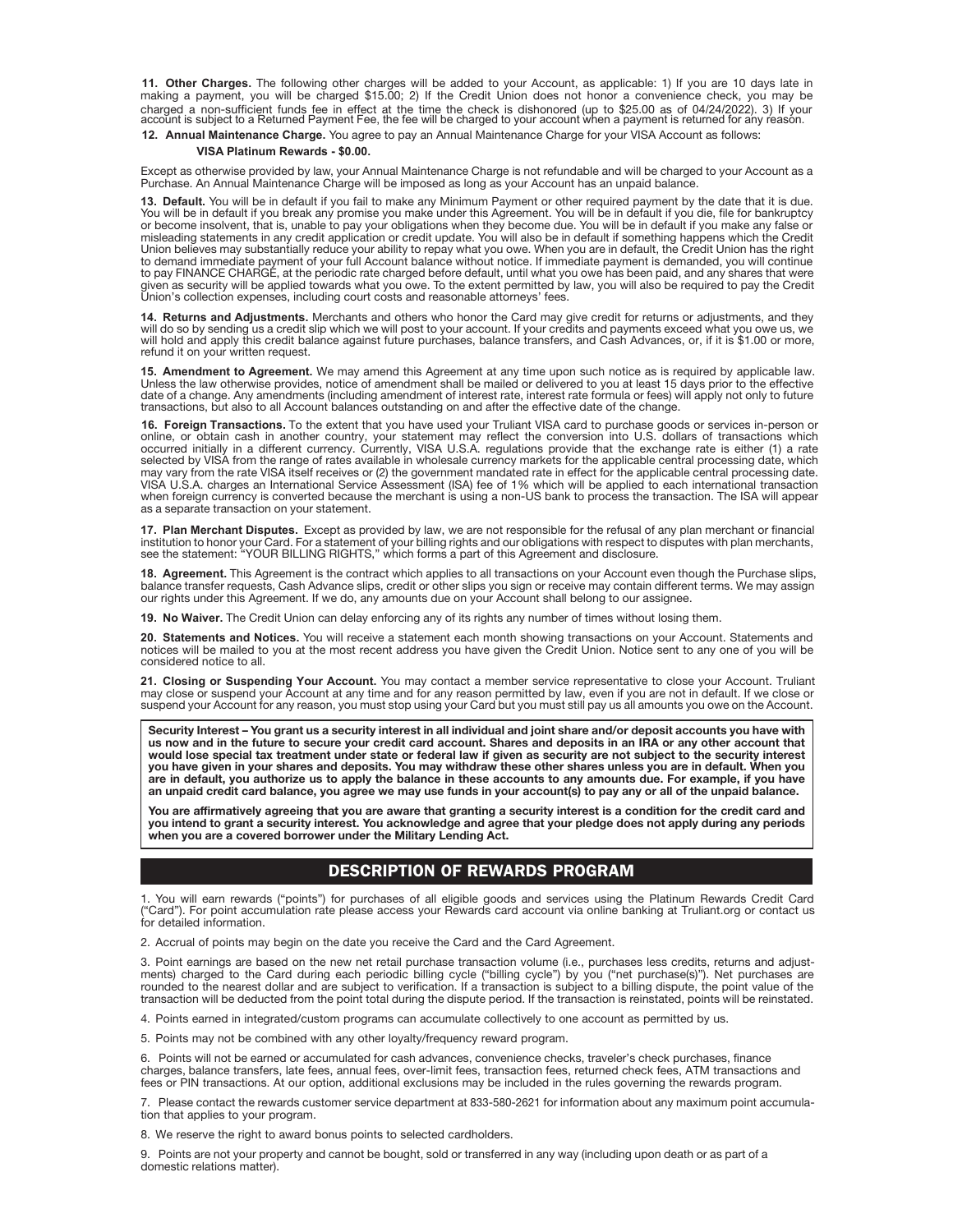10. To view when your points expire, please visit Truliant.org and access your Rewards card account through online banking.

11. To redeem points, your Card account(s) must be open (meaning not voluntarily closed, canceled or terminated for any reason); current (meaning there are no past-due balances on your Card account(s) at the time of redemption request); your outstanding balance must not be over the credit limit; account must not have a revoked, charged-off or bankruptcy status; and the Card cannot have any other status preventing authorizations.

12. You agree to release us, the Rewards Provider and its vendors from all liability for any injury, accident, loss, claim, expense<br>or damages sustained by you, associated with a reward or use of rewards while participatin travel reward, anyone traveling with or without you, in connection with the receipt, ownership, or use of any reward. The foregoing<br>entities shall not be liable for consequential damages, and the sole extent of liability, the reward.

13. You are responsible for determining any tax liability arising from participation in the program. Consult a tax advisor concerning tax consequences.

14. We and the Rewards Provider shall have no liability for disagreements with you regarding points. Discrepancies about point earnings are not treated as card billing disputes. Our decisions regarding point discrepancies shall be final. Redeemed points are deducted from your point balance as of the request date of a reward.

15. Points can only be redeemed based on the points available at the redemption center.

16. Points cannot be offset against your obligation to us.

17. Points must be redeemed by you and may be used for another person.

18. We reserve the right to disqualify you from participation in the program and invalidate all points for abuse, fraud, or any violation of the program terms and conditions. We may make such a determination in our sole discretion.

19. The rewards program is void where prohibited by federal, state, or local law.

20. We and the Rewards Provider are not responsible for typographical errors and/or omissions in any program document.

21. We reserve the right to change the terms and conditions of the rewards program. At our option, redemption of points may be restricted, limited, expired or canceled at any time without prior notice.

22. The rewards program is a service provided through ScoreCard and us. In the event of fraud, abuse of program privileges or violation of the program rules (including any attempt to sell, exchange or transfer points or the instrument exchangeable for points), we reserve the right to cancel your membership in the rewards program.

23. Eligibility in the program is restricted to individuals who have a billing address within the 50 United States or the District of Columbia.

### TRAVEL REWARDS

Call the Rewards Provider's travel redemption center or visit the rewards website for all your travel needs. They are a full service agency that can assist you with air rewards, hotel, auto, vacation and cruise reservations. The hours of operation for the<br>travel redemption center are Monday through Friday from 8:00 a.m. to 12:00 a.m. ET, Saturday and Su to 9:00 p.m. ET.

1. All Travel must be redeemed through Rewards Provider's fully licensed redemption reservation center or online reservation site. You must have a valid Card at the time of redemption.

2. All airline tickets issued in exchange for points are non-refundable and non-changeable after ticket issuance, without paying<br>the standard fees charged by each airline. Changes are subject to authorization by the airlin charged by the airline and redemption center.

3. Lost, stolen or otherwise destroyed airline tickets will not be replaced, without you paying the standard fees charged by each airline.

4. You may make additional travel reservations with the Rewards Provider's travel agency using our Card. The travel agency's normal and customary fees are billed to your Card for any additional services you require.

5. All travel documents will be issued the same day the reservation is made.

6. Airfares are not guaranteed until ticket is issued. All reservations will receive a fax or email on the same day the ticket is issued. You must call in any corrections or discrepancies by the close of business, the same day the ticket is issued. The travel redemp-<br>tion center will do their best to accommodate all changes and requests. Any changes or corre thereafter are subject to all airline airfare charges, exchange fees and processing fees and processing charges.

7. Paper airline tickets are subject to the individual airline paper ticket fees.

8. If a paper ticket is issued, you have two options for delivery. You can sign a waiver stating that you accept responsibility for a lost ticket, and then the ticket will be sent via US Mail. The second option is to pay a shipping fee for the ticket to be sent via overnight delivery. Priority, Saturday and outside the 48 contiguous states, deliveries may be subject to additional shipping charges.

9. You are responsible for payment of any excess baggage charges, departure taxes or other charges that may have been assessed by governmental entities as a result of travel under the rewards program.

10. Rewards Provider's normal and customary fees associated with processing travel related services are billed to your Card.

11. We and ScoreCard are not responsible for the performance by the airlines of the ticketed transportation. All reservations are made subject to the conditions of carriage, supply or business of the party providing the service, which include<br>exclusions and limitations of liability. The airline industry is in constant flux and changes brought dow

Specific restrictions may apply to certain travel rewards.

### **MISCELLANEOUS**

#### **Travel Credit**

You may redeem points for a travel credit, which can be applied to any travel reservation including airline tickets and hotel reservations. The travel credit will be immediately applied to the total cost of the travel reservation. You will then be responsible for paying the amount remaining after the travel credit is applied to the full value of the travel reservation.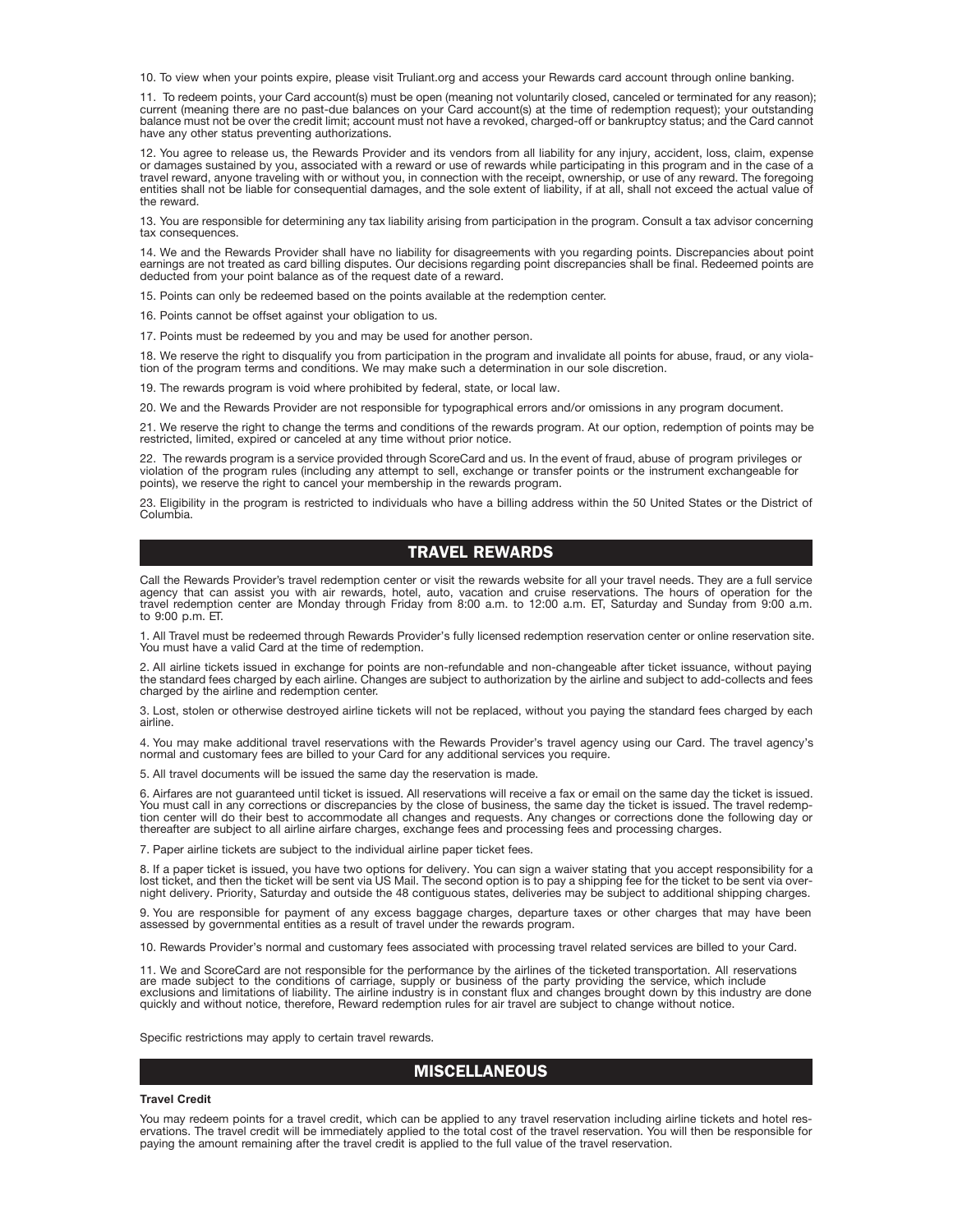### **Airline Ticket**

You may redeem points for a single lowest published airfare as follows:

1. Each free ticket must be ordered through the Rewards Provider for one round trip coach class airline ticket on a scheduled U.S. or international carrier.

2. All free tickets must be for round-trip travel on the same airline or code share airline.

3. En-route stopovers are not permitted unless they are to make direct connections. Reservations for tickets also exclude the usage of charters.

4. Actual travel may occur any time within three hundred and thirty (330) days after the reservation conditions in this agreement are met.

5. Reservations shall also be subject to airline seat availability on travel dates specified by the traveler.

## NON-TRAVEL REWARDS

### **Merchandise \***

a. When necessary, the Platinum Rewards program Rewards Provider may substitute a reward with an updated model of equal or greater value without advance notice. You will be notified of any change when ordering. The Platinum Rewards Provider may<br>remove certain items and may replace or remove certain sections within any Rewards program litera are subject to availability.

b. Merchandise rewards may take four to six weeks to arrive from the time of order. Multiple rewards may arrive at different times from different vendors.

c. Merchandise cannot be shipped to an APO/FPO or PO Box addresses.

d. Merchandise that can be shipped by UPS will be available to all US territories. Items being shipped to Alaska, Hawaii, Puerto Rico, Guam and the US Virgin Islands may have an additional freight charge billed to your Card.

e. Merchandise pictured in any Platinum Rewards program catalog or website may not necessarily reflect exact colors or models of actual rewards due to printing variations and/or manufacturers' updates. Information is accurate to the very best of our knowledge. We and the Rewards Provider are not responsible for errors or omissions.

f. Points required for reward items are subject to change.

g. You may exchange merchandise only in the event of merchandise defects or damage in shipment. Any exceptions, damages, or shortages must be noted on the delivery receipt before you sign to accept shipment of merchandise.

h. All merchandise is covered by manufacturer's warranties. Any such defect should be handled through the standard manufacturer repair facility as noted with product.

### **Gift cards, gift certificates and prepaid cards \***

a. Points may be redeemed for gift cards or gift certificates from select merchants. Most gift cards or gift certificates are delivered within 2-4 weeks, to the address specified on the order file with the Rewards Provider, as long as it is within the United States and its territories. Points may also be redeemed for prepaid cards. The prepaid cards, issued by Visa® and MasterCard®, may take up to 4-6 weeks for delivery and can only be shipped within the United States.

b. Gift cards, gift certificates and prepaid cards cannot be returne

c. All other sales and/or use taxes including shipping and handling charges of items purchased using a gift card, gift certificate or prepaid card are your responsibility and are subject to the merchant's policies in effect at the time of redemption. Purchases in excess of the amount of the gift cards are at your expense.

d. Gift cards, gift certificates and prepaid cards may also be subject to other restrictions imposed by the merchant. Gift cards<br>and gift certificates purchased to provide services are subject to the terms and conditions o

e. Additional terms and conditions may be specified on the gift card, gift certificate, or prepaid card.

f. If a merchant declares bankruptcy the Rewards Provider is not liable for the underlying funds on the gift card or gift certificate.

g. No dormancy or service fees will be charged by this Rewards Provider on the underlying funds of the selected reward gift card or gift certificate.

h. Once the gift cards, gift certificates or prepaid cards are redeemed and/or used, the cards are not returnable, exchangeable or replaceable.

i. Each merchant sets a policy in regards to lost or stolen gift cards or gift certificates. The Rewards Provider abides by the merchant's policy. If a gift card or gift certificate is lost or stolen, once received by you, you must report the occurrence to the Rewards Provider immediately. We reserve the right to decline to replace lost or stolen gift cards or gift certificates.

j. If gift cards, gift certificates or prepaid cards have been ordered by you and not received by you (addressee), you must notify the Rewards Provider using the provided customer service number. You must notify the Rewards Provider no earlier than fifteen (15)<br>days after the expected receipt date and no later than sixty (60) days from the expected ship d tion, the Rewards Provider will investigate. The Rewards Provider with its sole discretion may replace any non-received shipment, in which a full balance remains on a gift card or gift certificate.

k. The Rewards Provider is not responsible if a recipient or you defaces, damages or otherwise renders unsuitable for redemption a gift card or gift certificate that was received from this reward site.

l. The prepaid Visa® and MasterCard® cards expire in 24 months from issuance. The expiration date is imprinted on the front of the prepaid card. Expired prepaid cards cannot be replaced.

m. Visa is a trademark of Visa U.S.A. Inc.

n. MasterCard is a registered trademark of the MasterCard International Incorporated.

#### **Cash back rewards \***

The cash back reward(s) will appear as a credit on your Rewards Card within the next two billing statements. You are responsible for any outstanding balance owed on the account after the credit is applied. Cash back reward(s) cannot be applied toward the payment amount owed on your Rewards Card.

\* The available rewards may not apply to your program.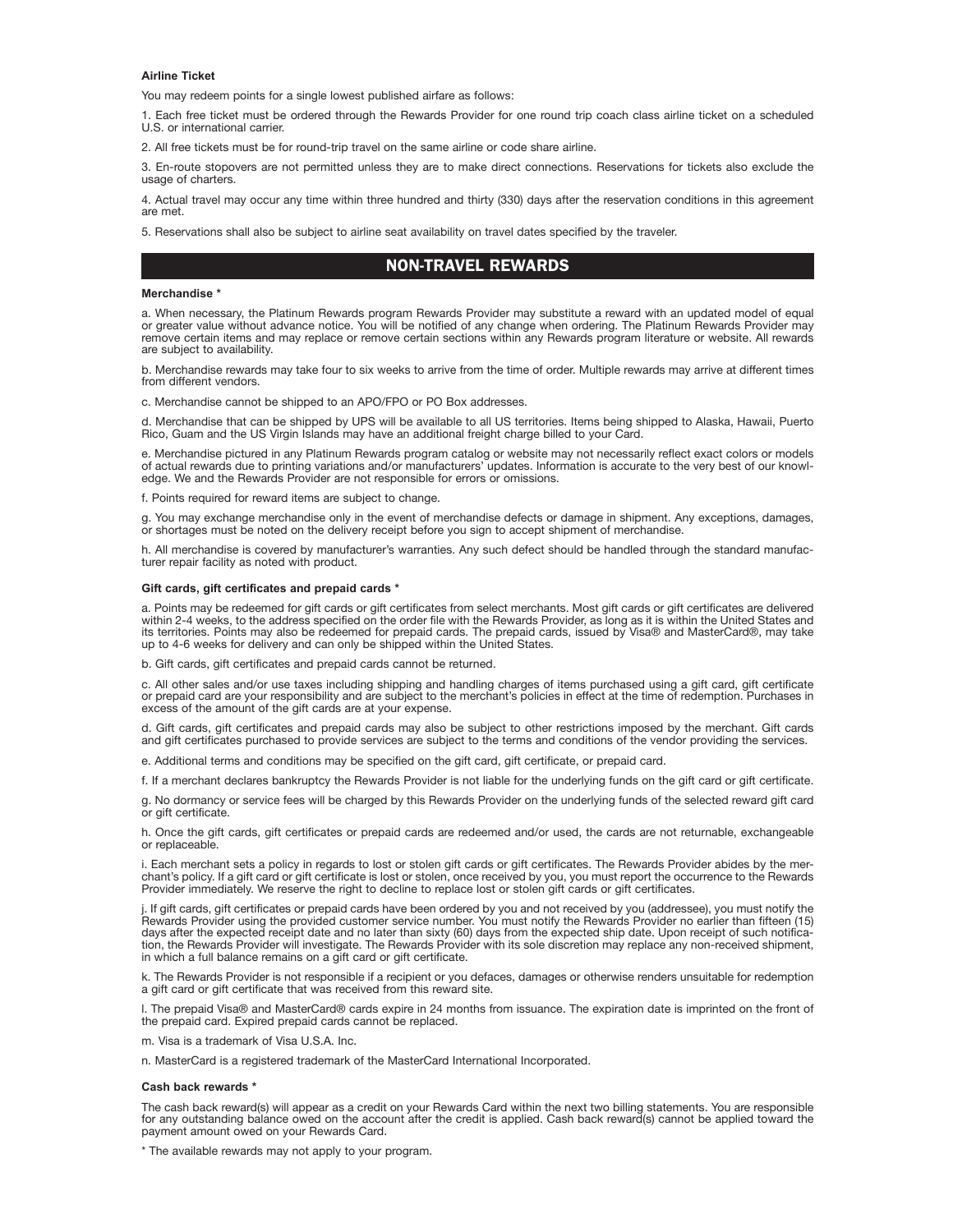## YOUR BILLING RIGHTS

### KEEP THIS DOCUMENT FOR FUTURE USE

### **This notice tells you about your rights and our responsibilities under the Fair Credit Billing Act.**

### **What To Do If You Find A Mistake On Your Statement**

If you think there is an error on your statement, write to us at:

Truliant Federal Credit Union Attn: Billing Rights Department P.O. Box 26000 Winston-Salem, NC 27114-6000

In your letter, give us the following information:

• Account information: Your name and account number.

• Dollar amount: The dollar amount of the suspected error.

• Description of problem: If you think there is an error on your bill, describe what you believe is wrong and why you believe it is a mistake.

You must contact us:

• Within 60 days after the error appeared on your statement.

• At least 3 business days before an automated payment is scheduled, if you want to stop payment on the amount you think is wrong.

You must notify us of any potential errors in writing. You may call us, but if you do we are not required to investigate any potential errors and you may have to pay the amount in question.

### **What Will Happen After We Receive Your Letter**

When we receive your letter, we must do two things:

1. Within 30 days of receiving your letter, we must tell you that we received your letter. We will also tell you if we have already corrected the error.

2. Within 90 days of receiving your letter, we must either correct the error or explain to you why we believe the bill is correct.

### **While we investigate whether or not there has been an error:**

• We cannot try to collect the amount in question, or report you as delinquent on that amount.

- The charge in question may remain on your statement, and we may continue to charge you interest on that amount.
- While you do not have to pay the amount in question, you are responsible for the remainder of your balance.
- We can apply any unpaid amount against your credit limit.

### **After we finish our investigation, one of two things will happen:**

• If we made a mistake: You will not have to pay the amount in question or any interest or other fees related to that amount.<br>• If we do not believe there was a mistake: You will have to pay the amount in question, along w We will send you a statement of the amount you owe and the date payment is due. We may then report you as delinquent if you do not pay the amount we think you owe.

If you receive our explanation but still believe your bill is wrong, you must write to us within 10 days telling us that you still refuse to pay. If you do so, we cannot report you as delinquent without also reporting that you are questioning your bill. We must tell you the name of anyone to whom we reported you as delinquent, and we must let those organizations know when the matter has been settled between us.

If we do not follow all of the rules above, you do not have to pay the first \$50 of the amount you question even if your bill is correct.

### **Your Rights If You Are Dissatisfied With Your Credit Card Purchases**

If you are dissatisfied with the goods or services that you have purchased with your credit card and you have tried in good faith to<br>correct the problem with the merchant, you may have the right not to pay the remaining am

To use this right, all of the following must be true:

1. The purchase must have been made in your home state or within 100 miles of your current mailing address, and the purchase price must have been more than \$50. (Note: Neither of these are necessary if your purchase was based on an advertisement we mailed to you, or if we own the company that sold you the goods or services.)

2. You must have used your credit card for the purchase. Purchases made with cash advances from an ATM or with a check that accesses your credit card account do not qualify.

3. You must not yet have fully paid for the purchase.

If all of the criteria above are met and you are still dissatisfied with the purchase, contact us in writing at:

Truliant Federal Credit Union Attn: Visa Department P.O. Box 26000 Winston-Salem, NC 27114-6000

While we investigate, the same rules apply to the disputed amount as discussed above. After we finish our investigation, we will tell you our decision. At that point, if we think you owe an amount and you do not pay, we may report you as delinquent.

## TRAVEL ACCIDENT INSURANCE DESCRIPTION OF COVERAGE

**Principal Sum(s) Enrolled: Visa Credit Card: Benefit Amount, \$250,000**

**THIS IS AN ACCIDENTAL DEATH AND DISMEMBERMENT ONLY POLICY AND DOES NOT PAY BENEFITS FOR LOSS FROM SICKNESS**

*This Description of Coverage is provided to eligible cardholders, and replaces any and all Descriptions of Coverage previously issued to the insured with respect to insurance described herein.*

### **Eligibility and Period of Coverage**

You and your dependents<sup>1</sup> become covered automatically when the entire Common Carrier fare is charged to your covered card account ("Covered Persons"). It is not necessary to notify the Financial Institution, the Insurance Company or Plan Administrator when tickets are purchased. Coverage ends when the policy is terminated or on the date your covered card terminates or ceases to be in good standing, whichever occurs first.

#### **Benefits**

Subject to the terms and conditions, if a Covered Person's accidental bodily injury occurs while on a Covered Trip and results in any of the following Losses within one year after the date of the accident, the Insurance Company will pay the following percent-age of the Principal Sum for accidental Loss of: